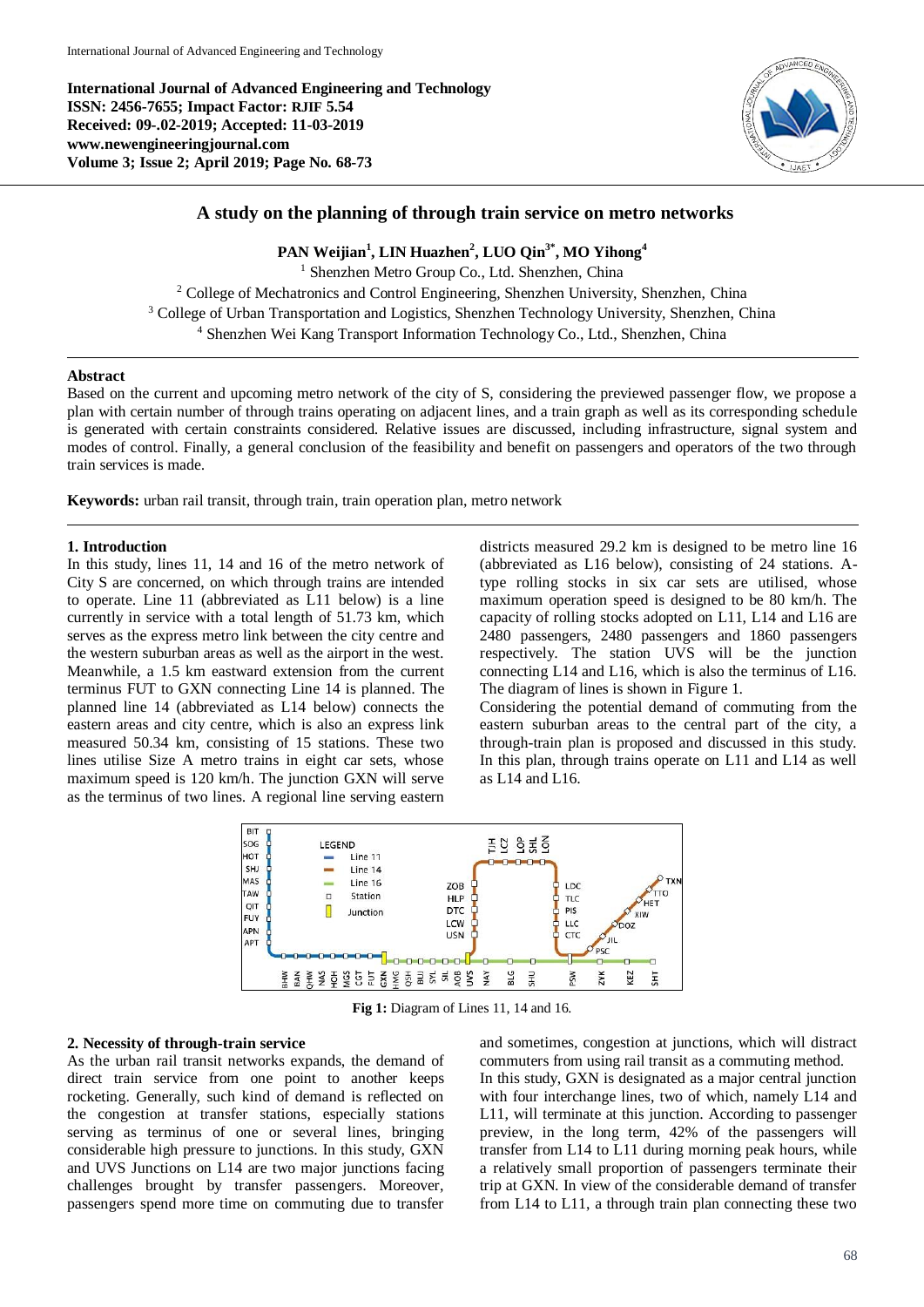lines as an east-west corridor is proposed. Another junction UVS with three interchanging lines, welcomes transfer passengers among L16, L14 and L3 during peak hours. The statistics indicates that during morning peak hours, a considerable proportion of transfer passengers will transfer from L16 to L14 and continue their voyage going westward. In view of the potential high demand and its derivative issues in transfer at these two principal junctions, throughtrain services are considered and planned in this study on L11, L14 and L16.

# **3. The through-train plan on lines 11, 14 and 16 3.1 Interconnecting lines**

In general, on Lines 11, 14 and 16, ordinary train routes are still available. Trains run on these lines between their own termini without interconnecting other adjacent lines. Considering the level of service on the entire line, these ordinary train routes will cover the entire line rather than terminating mid-route.

For routes of through train services, several factors are considered: commuting from the east to the centre, an eastwest corridor and express service to and from the airport from the eastern areas. Besides, the complexity brought by interconnection and the extended operation cycle time for rolling stocks are also considered. Therefore, three interconnection plans were proposed:

- Interconnection between  $\overrightarrow{L}$  11 and  $\overrightarrow{L}$  14.
- Interconnection between L14 and L16.
- Interconnection of L11 and L16 via part of L14.

Among these three plans, the first plan is intended to fulfil the demand for an east-west corridor as well as passengers travelling between the eastern districts and the airport. Through trains plan 2 is aiming at the commuting demand of eastern sub-centres in order to reduce transfer at UVS Station. Plan 3 is a combination of plan 1 and 2 targeting at passengers travelling between eastern sub-centres and the airport as well as western sub-centres. Considering the complexity of the third plan, especially the diffusion of incident and delay and the extension of operational cycle time, this plan is abandoned. Therefore, there will be interconnection between L11 and L14, and between L14 and L16.

## **3.2 Termini of train routes**

As interconnection routes require trains circulate on two lines, circulation time extends. Therefore, it is necessary to adjust termini of different train routes in order to reduce circulating time of trains running on interconnection routes, rather than turning back at termini of both lines.

The western terminus of L11-L14 through service is on the current L11. In view of the initial purpose of serving passengers heading for the airport and the future new airport terminal, the western terminus shall be APN. At present, APN station has reverse tracks at the north side of the station, and during morning peak hours, there are train services that runs between APN and the current central terminus FUT.

When focusing on L14, this interconnection route can be regarded as a short-run train route compared to the ordinary train route. Therefore, it is practical to adopt to the method used to choose the terminus for short-run routes. According to relative research  $\left[1\right]$ , when the figure of passengers per hour per direction of two adjacent sections fulfils the

criterion shown in formula (1), the station between them canbe a mid-route terminus for short-run routes.

$$
D = [(100\% - P1) + (200\% - P2)]/2 (1)
$$

In this sense, several possible turn-back stations are considered and, the station ZYK is selected as the eastern terminus of the L11-L14 through service. Therefore, the through train service on L11 and L14 operates between APN on L11 and ZYK on L14.

Based on the previous considerations, the L14-L16 through service aims at offering a direct liaison between the eastern sub-centres and the city centre, and to minimise the complexity in operation as well as the circulating time of rolling stocks, this through service will terminates at GXN on L14. As for its eastern terminus, the method is similar to that used in the decision of the eastern terminus of L11-L14 through service. The result indicates that JIL is a better choice for the eastern terminus of L14-L16 through service. To sum up, five train routes on Lines 11, 14 and 16 can be listed as follows after analysis, two of which are throughtrain service routes.

- BIT to GXN on L11.
- GXN to SHT on L14.
- UVS to TXN on L16.
- APN to ZYK on L11 and L14.
- GXN to JIL on L14 and L16.

As for the frequency of train service, the interval of train service between BIT and GXN refers to the current data. The through trains from L14 via GXN will be inserted in the intervals between trains on L11. For L14 and L16, the frequency of train service depends on the preview of passenger flow and the scale of transfer passengers. Considering the capacity of rolling stocks used on three lines, the number of trains of each route is listed as follows:

- 10 trains per hour from BIT to GXN on L11.
- 4 trains per hour from GXN to SHT on L14.
- 8 trains per hour from UVS to TXN on L16.
- 6 trains per hour from APN to ZYK on L11 and L14.
- 4 trains per hour from GXN to JIL on L14 and L16.

#### **3.3 Impact of Lines 14-16 through service**

The difference in maximum speed in rolling stocks between L14 and L16 poses considerable impact on the through-train service. Defined as a trans-regional express rail link, L11 and L14 adopt a higher criterion in terms of maximum speed; they are designated for a maximum operational speed of 120 km/h. Meanwhile, due to the limitation of platform length, it is not practical for 8 car trains entering L16 whose platforms can only accommodate 6 car trains. Therefore, L14-L16 through service can only operate by L16 six-car rolling stocks. As is mentioned above, the maximum speed of L16 rolling stocks is 80 km/h. Because of the difference in maximum speed, the operating time between GXN and UVS of L14-L16 through service will be longer than that of other train services on the same section. It is possible that in certain cases the train with higher speed will take over the 6 car train. However, due to the limitation of infrastructure, it is not feasible for trains to take over on the entire Line 14. Before planning the timetable and train graphs, it is necessary to restrict the interval between the 8 car trains and 6 car interconnection trains to avoid take-overs, thus the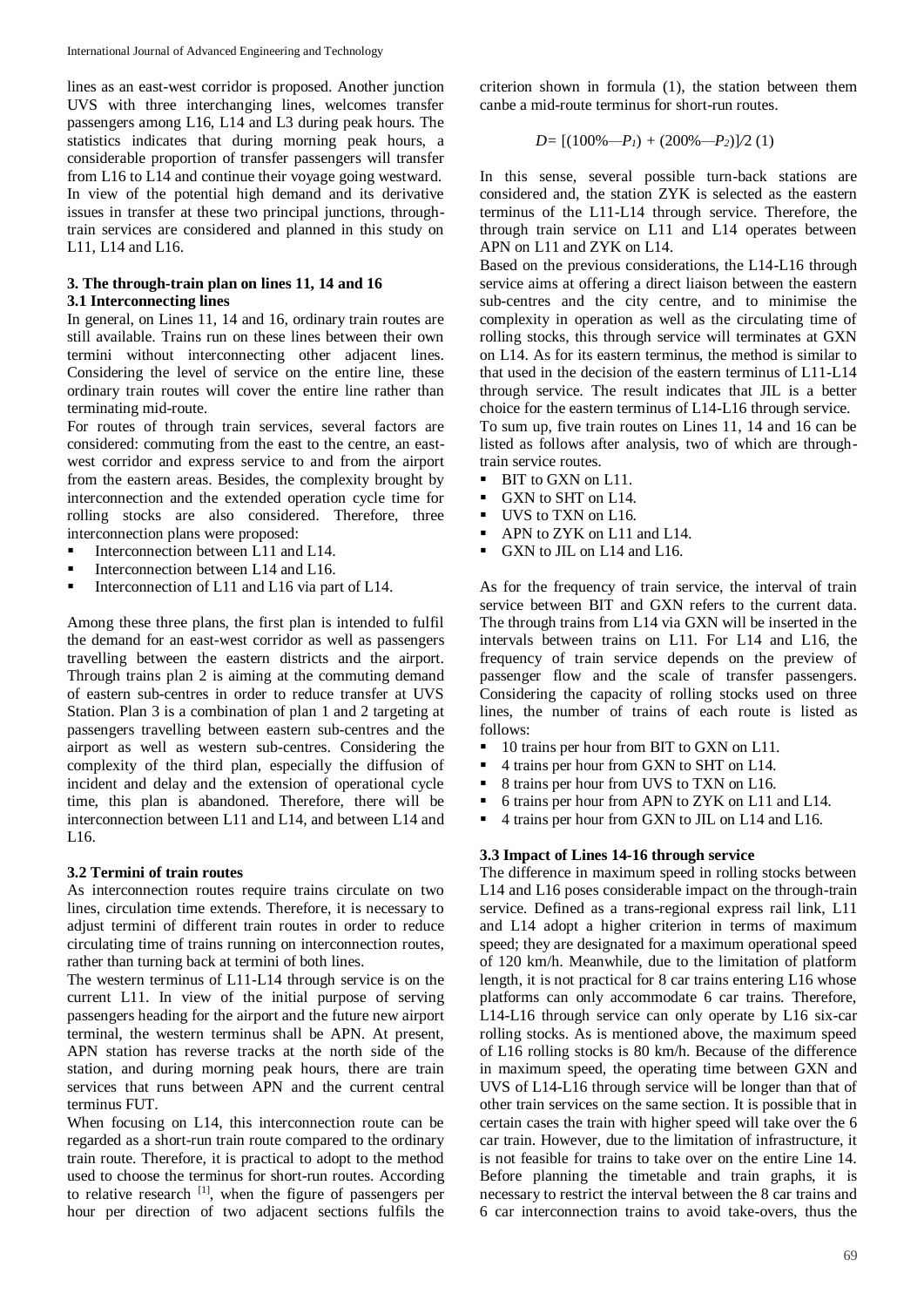International Journal of Advanced Engineering and Technology

interval should fulfil the following criterion [2]:

$$
T_{\text{interval}} + T_2 - T_1 \ge h(2)
$$

where T <sub>interval</sub> refers to the interval between trains of different maximum speed of operation. T1 and T2 are, respectively, the travel time of 6-car trains and 8-car trains departing after the six-car train, and h is the headway, which is 100 seconds on L14. After calculation, T interval should be no less than 305.46s. In other words, to avoid the takeover of eight-car trains, a six-car train should depart at least 305.46 seconds before the departure of an eight-car train at either GXN or UVS Junctions. Timetables and train graphs should be planned according to this criterion.

From this problem, we can preview that the interconnection of lines whose rolling stocks operate at different speed may cause a loss in passing capacity, which may turn into a restriction for the future development. The dilemma of the RER Lines B and D in Paris is one of the case that has the same problem [3].

### **3.4 Concurrent operation at junctions**

Two major junctions where trains turn back or go through will be critical points in operation. Therefore, it is necessary to analyse the concurrent operation and the minimum headway at junctions GXN and UVS.

#### **3.4.1 UVS junction**

To fulfil the requirements for concurrent turn-back of ordinary L16 trains and the passage of L14 trains as well as the L14-16 through train, a plan for platforms is proposed for this situation, as shown in Figure 2.



**Fig 2:** Track diagram of UVS Junction.

At this junction, the most critical scenario occurs when westbound L16 trains arrive continuously and are about to turn back at UVS, while an eastbound through-train is arriving at the junction and continue its mission on L16 just before the arriving of the latter L16 train. The following diagram (Figure 3) illustrates the procedures of concurrent turn-back and passage operation at UVS Junction.



**Fig 3:** Procedures of concurrent operation at UVS Junction.

The calculation in Figure 3 reveals that the concurrent operation of the arrival of eastbound through train and the westbound reversing train is feasible and practical. This is based on a condition in which the first train should enter reverse track III via a scissors crossover before reversing, while the following train enters track IV for reversing and exit to track III after turning back. In this way, the concurrent operation of turn-back and passage is achieved. The interval between two adjacent turn-back trains is 120 s. It fulfils the requirement of 30 trains per hour.

# **3.4.2 GXN Junction**

This junction is the terminus of L11 and L14, and through trains continue service on adjacent lines. Besides, L14-L16 through service terminates here as well. The track diagram is shown in Figure 4. Note that a depot shared by two lines is connected to this junction as well.



**Fig 4:** Track diagram of GXN Junction.

At this junction, the trains of L11 (not through train) have to turn back using the inlet/ outlet line, and trains terminating at GXN Junction utilise the reverse tracks III and IV after arriving. At this point, the eastward direction towards L14 faces more crucial situation than the opposite direction, especially when turn-back trains on L14 is departing just after the eastward through train. Figure 5 illustrates the concurrent operation of eastbound direction at GXN Junction.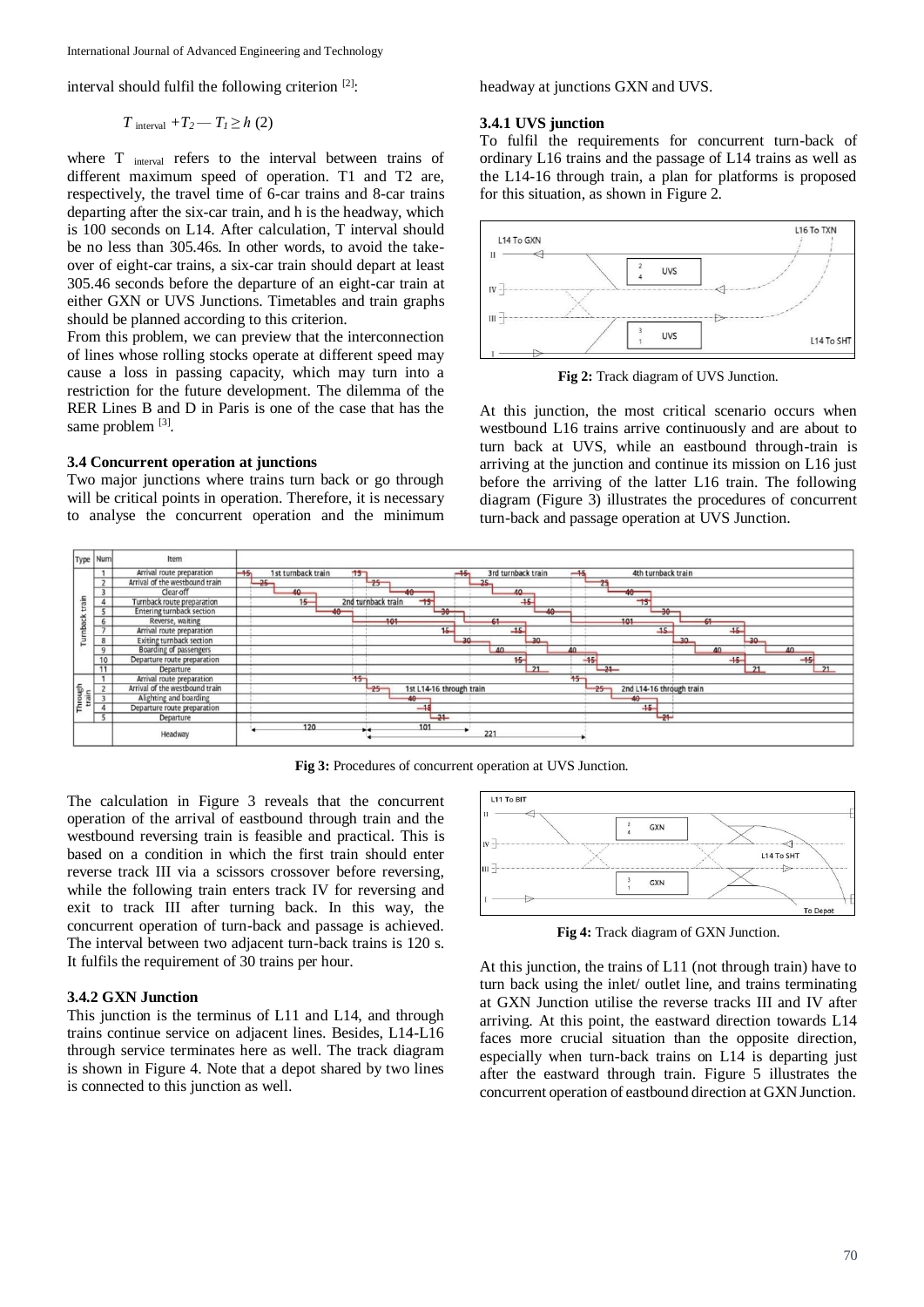

**Fig 5:** Procedures of concurrent operation at GXN Junction.

Figure 5 illustrates the procedures of concurrent operation at GXN Junction. Two eastbound through trains arrive at GXN Junction and enter L14 in turn. Between the arrivals of these two trains, a L11 non-interconnection train terminates at GXN Junction, and meanwhile, a train from GXN Junction departs. It shows that the departure of the L14 train and the arrival of the L11 train can operate concurrently without disturbance. The headway is 131 seconds.

## **3.5 Planning of time tables and train graphs**

The analysis gave necessary constraints on the planning of timetables and train graphs. Other constraints including the minimum turn-back time and the minimum headway are considered as well. Due to the complexity of train organisation in GXN-UVS section, the timetable of this section shall be settled down in priority. Once the timetable of this section is generated, train missions of other sections including L11, part of L14 and the entire L16 will be clear. Therefore, we chose the westbound train from UVS as the starting point of planning.

According to the number of trains defined above, 4 trains of L14, 6 trains for L11 and 4 interconnection trains from L16 depart from UVS Junction per hour. Considering the interval constraint, the L14-L16 through trains depart between two 8-car trains operating in 120 km/h. Therefore, the departure of trains at UVS Junction follows the cycle per half an hour; the cycle of intervals of departure trains is illustrated in Table 1.

As the timetable of through trains generated with the cycle listed below (Table 1), on the one hand, the schedule of L11, L16 and other part of L14 (Westbound direction) can be drew out thereafter. On the other hand, by considering the minimum turn-back time and the constraint of intervals, the timetable of GXN-UVS section will be settled. Figure 6 shows the generated train graph according to the analysis and intervals decided above.

**Table 1:** Cycle of westbound departure trains of UVS junction per thirty minutes

| Type of train         | <b>Terminus</b> | <b>Interval</b>  |
|-----------------------|-----------------|------------------|
| L11-L14 through train | <b>APN</b>      | 3min             |
| L14 train             | <b>GXN</b>      | 3min             |
| L11-L14 through train | <b>APN</b>      | 6 <sub>min</sub> |
| L14-L16 through train | <b>GXN</b>      | 6 <sub>min</sub> |
| L11-L14 through train | <b>APN</b>      | 3min             |
| L14 train             | <b>GXN</b>      | 3min             |
| L14-L16 through train | <b>GXN</b>      | 6 <sub>min</sub> |
| L11-L14 through train | <b>APN</b>      | <b>6min</b>      |

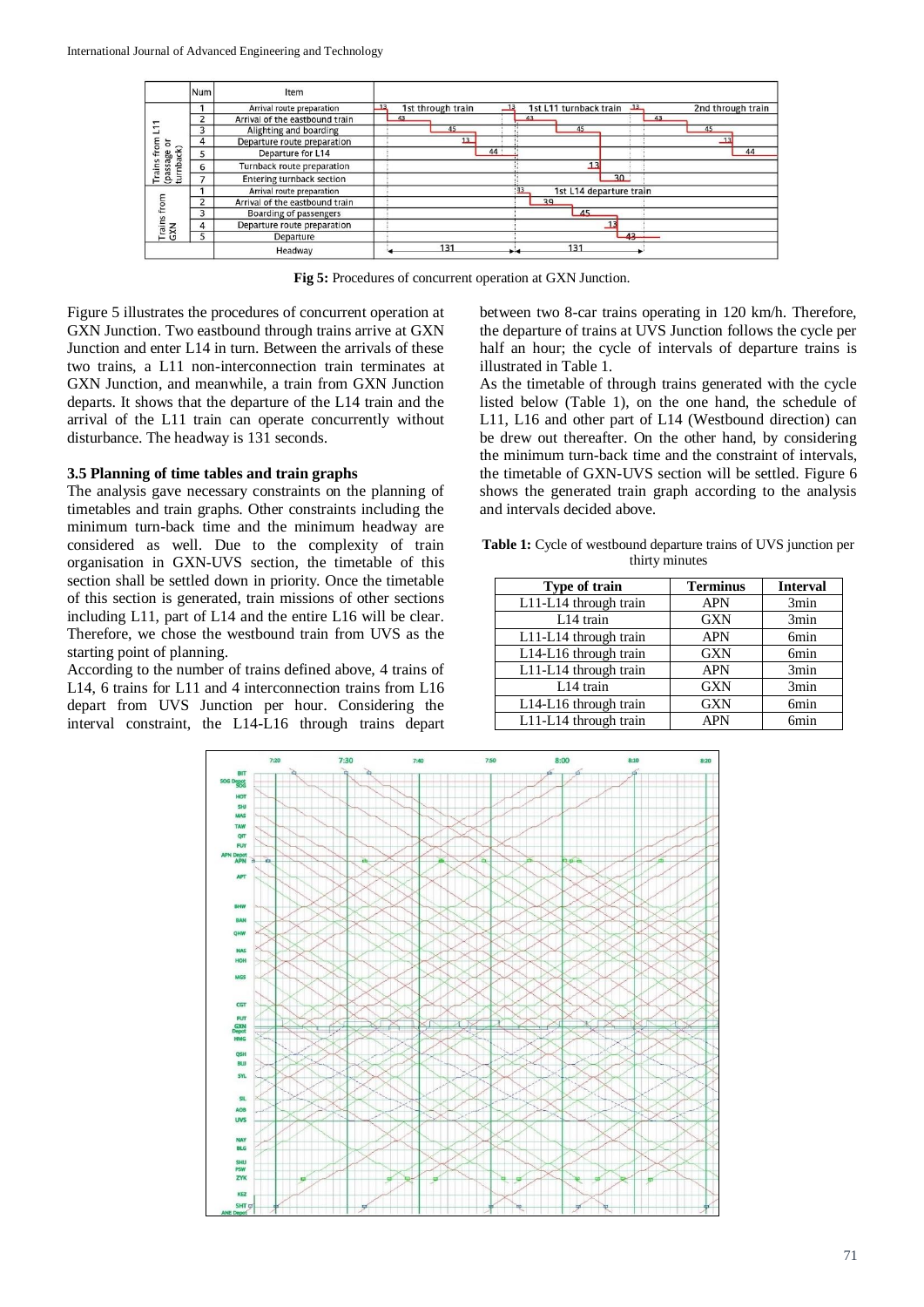

**Fig 6:** Train graph at peak hours.

## **4. Impact and relative critical issues**

## **4.1 Pros and cons of through train service**

It is apparent that through train service will bring considerable benefit for passengers, as they are able to spend less time on transfer and waiting for the train from another line after alighting, which will improve the level of service by reducing the time on commuting, and therefore attract more commuting passengers. According to relative research in through-train service, the time spent on transfer appears to be longer to that spent on travelling on board in terms of personal feelings, even though the time is, de facto, the same  $^{[4]}$ .

Moreover, for operators, the brutal large number of transfer passenger at termini brings considerable pressure to the organisation of the crowd. In this study, the two junctions will doubtlessly face this problem. This problem will deteriorate due to the coexistence of several connected lines, especially on the platform. With the help of interconnection, or through train service, the transfer passengers of interconnected lines are, de facto, turned into passing passengers who do not have to transfer; this will greatly relief the pressure of junctions. It will reduce the security risk caused by large passenger flow of major junctions.

It needs to point out that in case of disturbance or delay on a single line, the influence will doubtlessly diffuse on other interconnected lines. At this time before the problem is settled, it is suggested that the through train service be suspended.

Besides, considering the relative low speed of L16 trains, as is seen from the train graph (Figure 6), the interconnection L14-16 restricts the future development of the faster train services on L14. In terms of travel time, the benefit brought by this through service is not as apparent as that of the other one. In view of general profit, it needs more consideration of this service.

## **4.2 The sharing and the adaptability of rolling stocks**

At present, rolling stocks are owned by a single line; trains of a certain line do not goes into the tracks and depots of other lines in most cases, even though they are connected by connected lines. In this case of interconnection, to reduce the time of starting from depots, it is necessary for different lines to share rolling stocks.

The adaptability of lines is another critical issue that affect the feasibility of through train service. From infrastructure like gauge and track gauge, to the compatibility of signal system, these issues should be considered in advance before interconnecting. The interconnected lines should be equipped with the same type of rolling stocks and fulfils the same gauge requirement in order to assure the entry of trains and, stopping at stations. Trains should utilise the same method of electrification. If the formation of train sets

utilised on interconnected lines is different, necessary adaptation from platform screen doors to certain modification in signal system should be made.

### **4.3 A compatible signal system, a unique control centre**

As for the signal system, the interconnected lines are subjected to use the same type of signal system. Trains equipped with two types of devices is also feasible, which may increase cost in installation, training and maintenance. It is suggested to use the communication-based train control (CBTC) system in order to improve train service and the level of automation.

It needs to point out that the interconnection of the three lines mentioned in this study will face the problem of the compatibility between an ordinary automatic train operation (ATO) system and an unattended train operation (UTO) system. Therefore, all lines should be accessible for UTO and ordinary ATO system, which requires certain modification in the signal system on L11. The interconnection of Lines 2 and 3 of Nürnberg U-Bahn is a successful usage in the combination of ordinary ATO system and UTO system.

Besides, the control centres of three lines shall be the same in order to achieve the unity of train control, or at least connected. In the case of interconnection of RER Lines A and B, they adopt different control mode in terms of centralised control. RER A has separated control centres owned by the two operators, while these two are connected both physically, while RER B adapts a unique control centre [5]. It is suggested to share the same centre by the interconnected lines to improve the communication and handling in operation as well as the problem-shooting in case of disturbance.

## **5. Conclusion**

From the study above, we can conclude that the through train service of L11-L14 is feasible and is of considerable benefit to passengers considering the scale and the demand of through-service passengers. We could not preview an equal profit on the L14-L16 through service, considering the lower demand of interconnection and above all, the impact to passing capacity. The latter factor pose a considerable impact not only on the loss of capacity in the interconnection sector, but also on the capacity on the two junctions.

## **6. Acknowledgments**

This paper is supported by the Research Projects of Natural Science Foundation of Guangdong Province under Grant No. 2018A03031311 and the Research Project of Shenzhen Technology University.